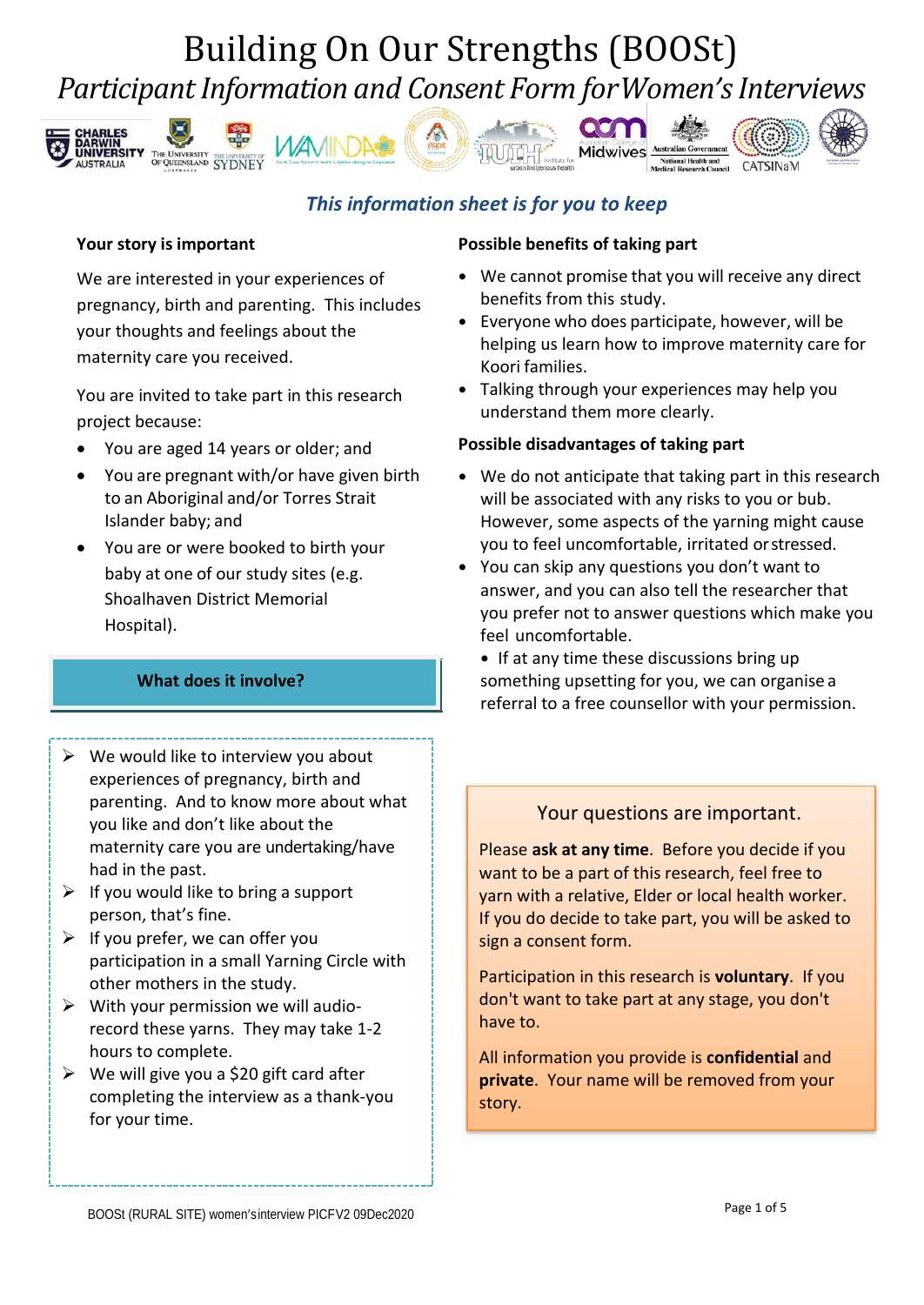# Building On Our Strengths (BOOSt) *Participant Information and Consent Form forWomen's Interviews*











#### **Do I have to take part in this research project?**

No, participation in any research is voluntary:

- If you do not wish to take part, you don'thave to
- If you start and then later you change your mind, that's ok. You can withdraw at any time
- Your decision to take part or not will not affect your care, or your relationship with staff
- If you decide to leave the study, the researchers will not collect any further information from you. Any information already collected, which it's not possible to separate from other information will be kept.

#### **Who pays for this research?**

• The Australian National Health and Medical Research Council

#### **Who has checked this research study?**

This study has been reviewed and approved by:

- Charles Darwin University Human Research Ethics Committee (H19054)
- Mater Misericordiae Ltd HREC (EC00332)
- The University of Queensland HREC
- The Joint University of Wollongong and Illawarra Shoalhaven Local Health District Health and Medical HREC
- Waminda South Coast Women's Health and Welfare Aboriginal Corporation HREC
- Aboriginal Health and Medical Research Council (HREC)

*This project will be carried out according to the NHMRC Road Map 3: A Strategic Framework for Improving Aboriginal and Torres Strait Islander health through Research (2018).*

#### **What happens when the research project ends?**

This study will end in 2022. We will share our study learnings with health professionals and Indigenous organisations so they can also work with Koori families to ensure better care. We share findings by presenting at conferences, writing articles for academic journals, and newspapers/magazines. We also share on social media. In any publication we produce using the information you shared with us, we will make sure you cannot be identified.

### **Who can I contact for further information or to make a complaint?**

I understand that if I have any complaints or questions concerning this research project I can contact the principal researcher:

> Professor Sue Kildea T: (07) 3169 4262

E[: sue.kildea@cdu.edu.au](mailto:sue.kildea@cdu.edu.au) or,

the CEO of Waminda:

Ms Faye Worner

T: (02) 4421 7400

#### E[: faye@waminda.org.au](mailto:faye@waminda.org.au)

or, the Chairperson of the AH&MRC Ethics Committee P.O. Box 1565 Strawberry Hills NSW 2012 T: (02) 9212 4777

Should you wish to discuss the study in relation to your rights as a participant, or wish to make an independent complaint, you may contact the UOW Ethics Officer, Human Research Ethics Committee, (02) 4421 3386 or email rso-ethics@uow.edu.au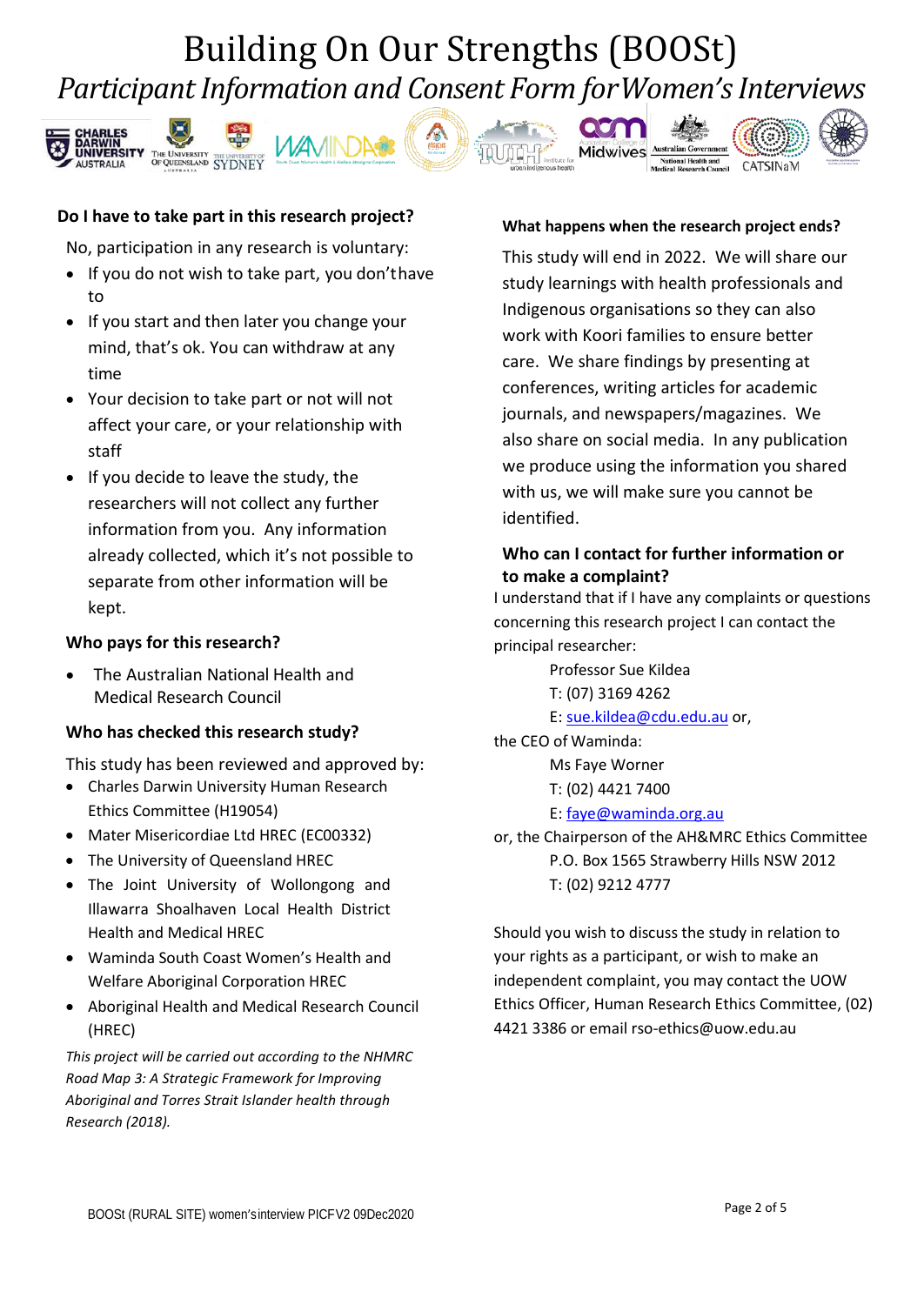# Building On Our Strengths (BOOSt) *Participant Information and Consent Form forWomen's Interviews*















# **AUDIO ONLY Participant Information and Consent Form**

## *This is yours to keep*

I.................................................................................... (Participant's name) understand the purposes,

procedures and risks of participation in this research project as described within it and I have:

- read or have had this document read to me in a language that I understand;
- had any questions or queries answered to my satisfaction;
- been informed of the possible risks and benefits to participation;
- understood that participation will not affect other care options available to me;
- been informed that the confidentiality of all the information provided and collected will be maintained and safeguarded;
- been assured that I am free to withdraw at any time without comment or penalty;
- **understood that these interviews will be audio-recorded;**
- agree to participate in the research project.

#### **Signatures**

Participant: ............................................................................ Date...................................

Declaration by researcher or representative: I have given a verbal explanation of the research project, its procedures and risks and I believe that the participant has understood that explanation.

Researcher's name (printed) …………………………………………………………………………………………………

Signature………………………………………………………………............... Date………………………………….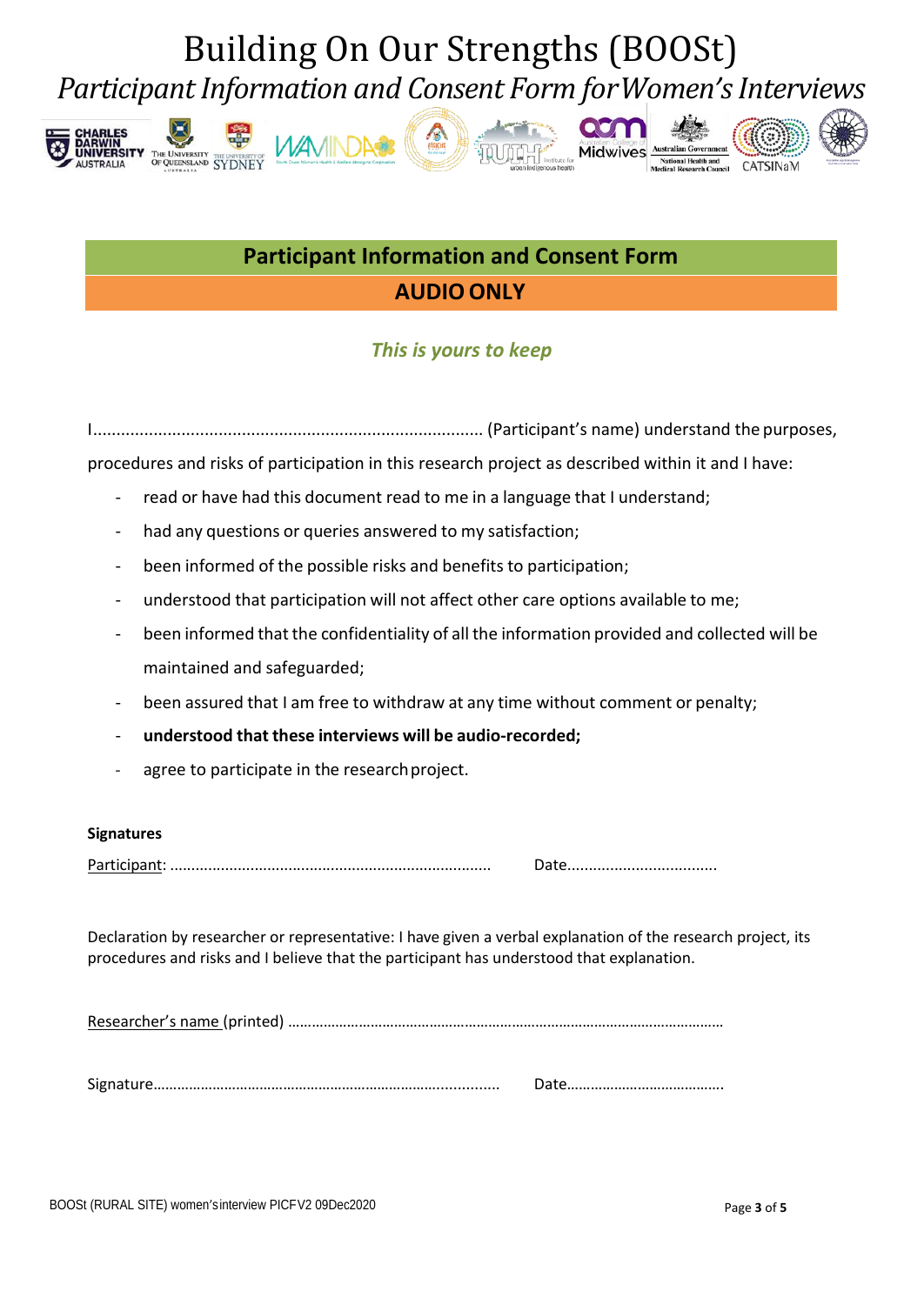# Building On Our Strengths(BOOSt) *Participant Information and Consent Form forWomen's Interviews*







**QON** Midwive





# **AUDIO ONLY Withdrawal of Consent Form**

I wish to withdraw participation in the above research study.

I understand that my withdrawal from will not affect the care given to me or my baby, and nor will it affect my relationships with Staff.

Name (printed):...................................................................................................................

Signature: ................................................................................................................

Date: ............................................................................

If you wish to withdraw from the study, please complete this form and give it to your maternity care provider, or return it to Ms Faye Worner (Investigator):

Ms Faye Worner 122 Kinghorne Street, Nowra, NSW 2541 Email[: faye@waminda.org.au](mailto:faye@waminda.org.au)